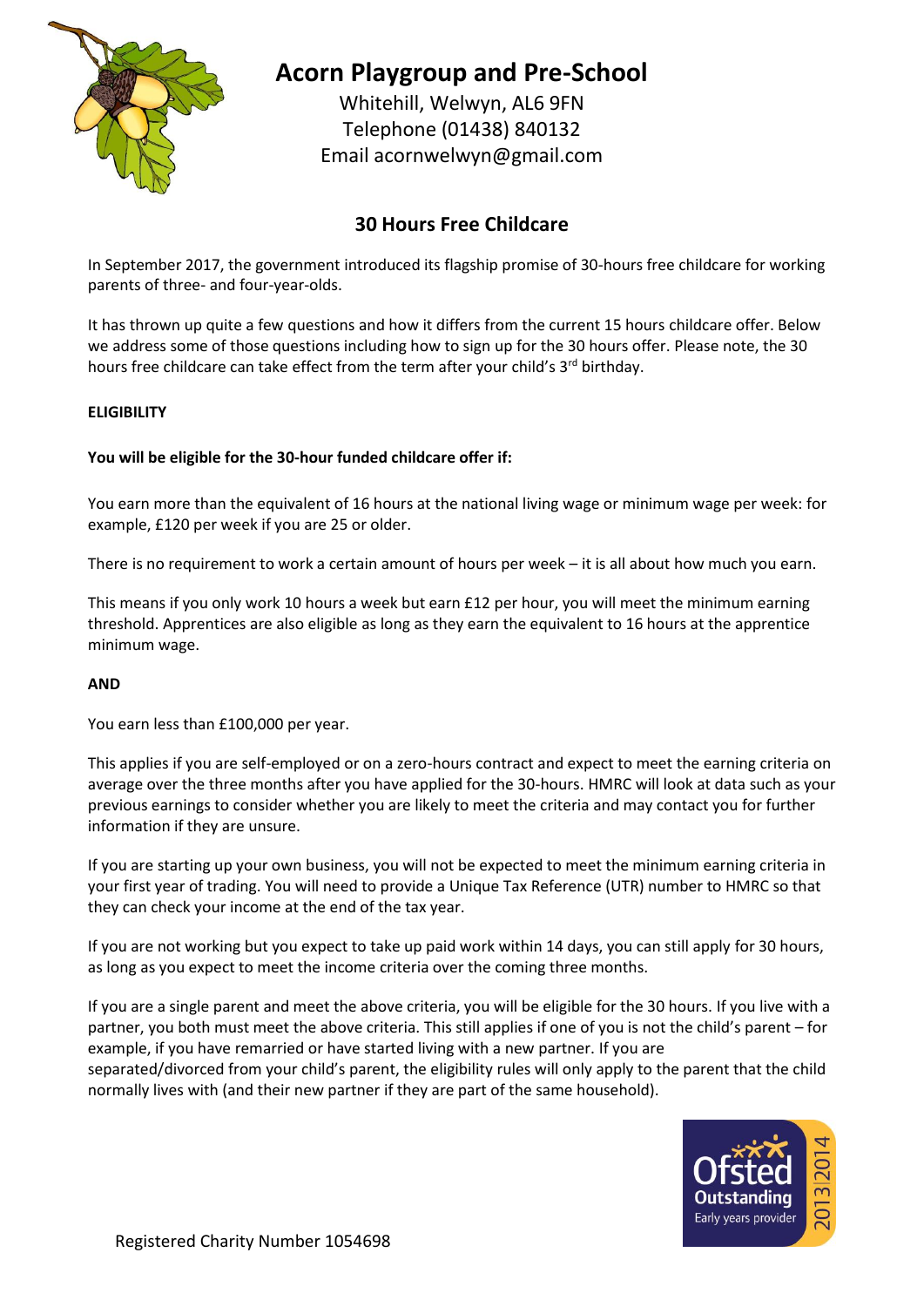#### **Exceptions**

You will not have to meet the minimum earnings criteria if:

You and your partner are employed but one or both of you is temporarily away from the workplace on parental, maternity or paternity, adoption leave, or on statutory sick pay

You are employed but your partner either has substantial caring responsibilities, or is disabled or incapacitated, or vice versa (i.e. your partner is employed but you have caring responsibilities or are disabled or incapacitated). This is dependent on you or your partner being entitled to specific disability or caring benefits.

#### **SIGNING UP FOR THE 30-HOURS**

Under the current 15 hours free childcare scheme, Acorn Playgroup and Pre-School are able to apply to Hertfordshire County Council for funding on your behalf by asking you to sign and confirm your child's weekly days and hours utilised via our funding form. This is due to all children, from the term after their 3rd birthday, automatically being eligible.

As the new scheme will need to check the eligibility of individual parent and carer's income levels, Acorn cannot apply for the funding on your behalf. The application will need to be completed by yourselves by following the steps below.

You will be able to apply for both the 30-hour offer and tax-free childcare using a single application available online via the Childcare Service at childcarechoices.gov.uk

To complete the application, you will need to provide details such as your name, address and national insurance number, as well as whether you expect to meet the income requirements over the next three months and whether you are in receipt of any benefits. If you live with a partner, you will need to provide the same information for them as well. This will enable HMRC to decide whether your child is eligible for the 30 hours (as well as tax-free childcare).

If you are eligible, you will be given an 11-digit code that you will need to give to Acorn along with your national insurance number and your child's birth certificate.

Acorn will then use the government's eligibility checking system to check the code is valid. If it is, they will be able to book your child's place.

You will need to reconfirm your eligibility every three months and will receive a reminder text message or email from the government before the deadline. If you give false information about your eligibility, you could be fined up to £3000.

#### **FREQUENTLY ASKED QUESTIONS ABOUT THE 30-HOURS OFFER**

#### **Q: My child is going to turn three next year. How soon can I access the 30-hours?**

A: Your child will be eligible for the 30 hours offer from the term after they turn three, or the term after you receive your eligibility code – whichever is later.

For example, if your child turns three on 25 March, and you apply for the 30-hours on 27 March, your child will be eligible for a place from 1 April (i.e. the start of the spring term). However, if your child turns three

Acorn Playgroup and Pre-School Registered Charity Number 1054698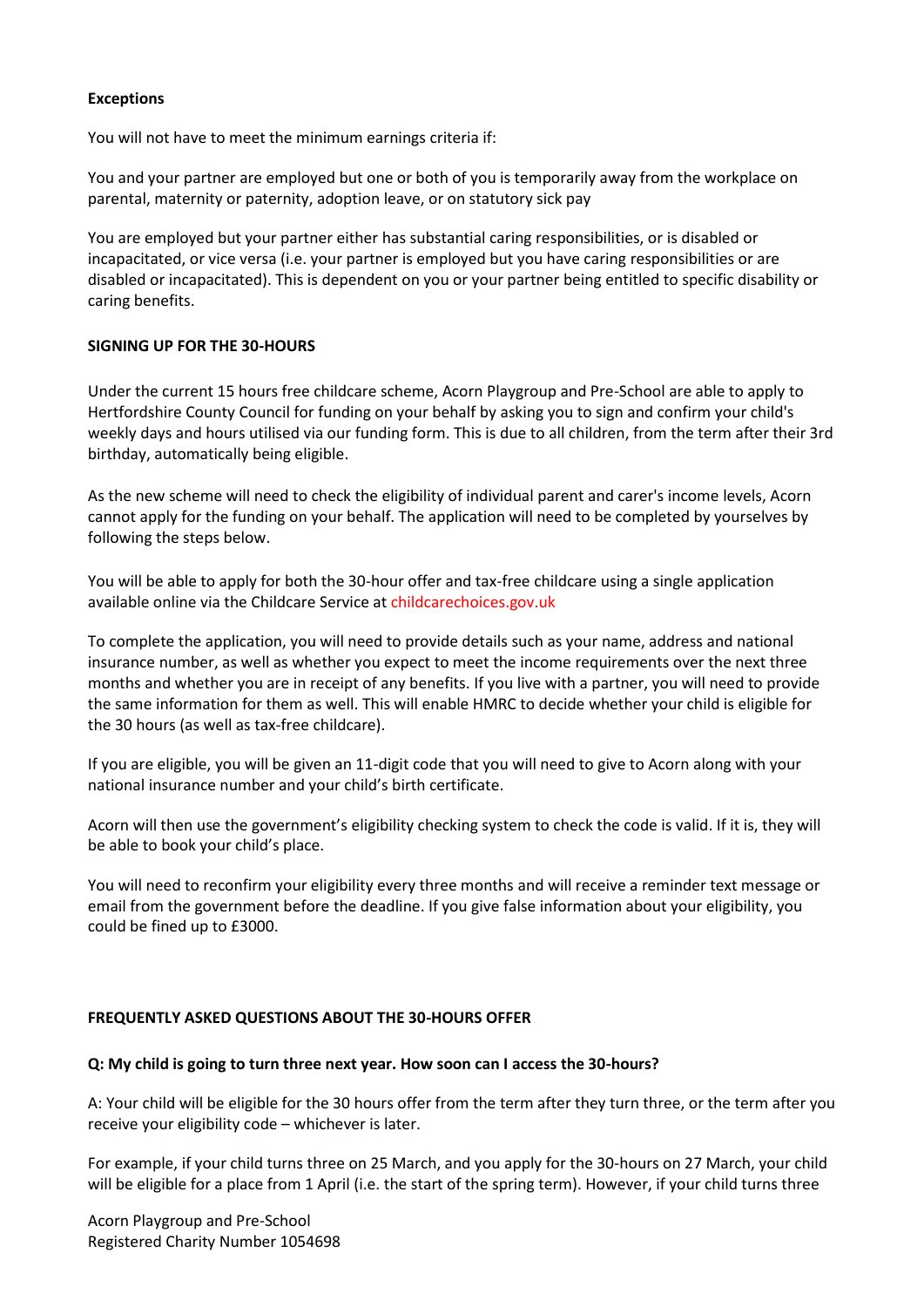on 25 March but you don't apply for the 30 hours until 5 April, your child won't be eligible for a place until 1 September (i.e. the start of the autumn term).

# **Q: If I'm not eligible for the 30-hour offer, can I still get my 15 hours?**

A: Yes. The 15-hour offer is still universal so if you're not eligible for a 30-hour place, you will still be eligible for the 15-hour offer.

# **Q: What happens if I become ineligible for the offer e.g. because I lose my job?**

A: If you no longer meet the eligibility criteria, your child's 30-hour place will continue to be funded for a 'grace period'. You should discuss this with your provider if and when you lose eligibility. The table below outlines how long the grace period will last, depending on when you become ineligible for the offer.

Once the grace period has expired, you will still be eligible for the 15-hour funded childcare offer. If you have been taking up the 30 hours at two providers, you can decide which provider you want to continue taking up your 15 hour places from.

#### **Q: Is there any difference in how the first 15 hours and the second 15 hours under the 30-hour offer will be delivered?**

A: No, there is no difference. Childcare providers will provide early years care and education that follows the Early Years Foundation Stage (EYFS) Framework across the whole 30 hours.

#### **Q: I want to access the 30-hours but my provider is asking for a deposit. Can they do this?**

A: Yes. Under government rules, providers can charge a refundable deposit for funded places for two-, three- and four-year-olds. Each local council will have their own arrangements with providers for when deposits are refunded to parents.

#### **ACCESSING 30-HOURS PLACES: THINGS TO KNOW**

- Early years providers don't have to offer the 30-hours.
- Like the 15-hour offer, the 30-hour scheme is optional for providers. This means that your childcare provider may decide not to offer funded places. Alternatively, they may limit the number of 30-hours places they offer.
- This might be because, for example, the level of funding they receive from the government is not enough to cover the cost of delivering places, or because they do not have enough staff to deliver the extended offer.
- You don't have to take up the full 30-hours to receive funding.
- If you want to take up, for example, 25 hours per week, this will still be funded by the government under the 30-hour offer.
- You can split the offer between more than one childcare provider.
- You can split your free entitlement between more than one provider, though no more than two sites in one day. For example, a child could attend a breakfast club and nursery setting based on one site or a maintained school and PVI on two different sites. However, it is important to bear in mind the impact of multiple providers on a child's learning, development and wellbeing.
- If you are splitting your offer between providers, you will need to provide your eligibility code and information to each provider.
- 30-hour funding only covers 38 weeks of the year.
- The actual government funded entitlement is for 1140 hour per year. This means that if you take up your full 30 hours per week, government funding will only over this for 38 weeks of the year. However, your provider may choose to deliver a 'stretched offer' i.e. fewer hours per week over more weeks of the year:

Acorn Playgroup and Pre-School Registered Charity Number 1054698